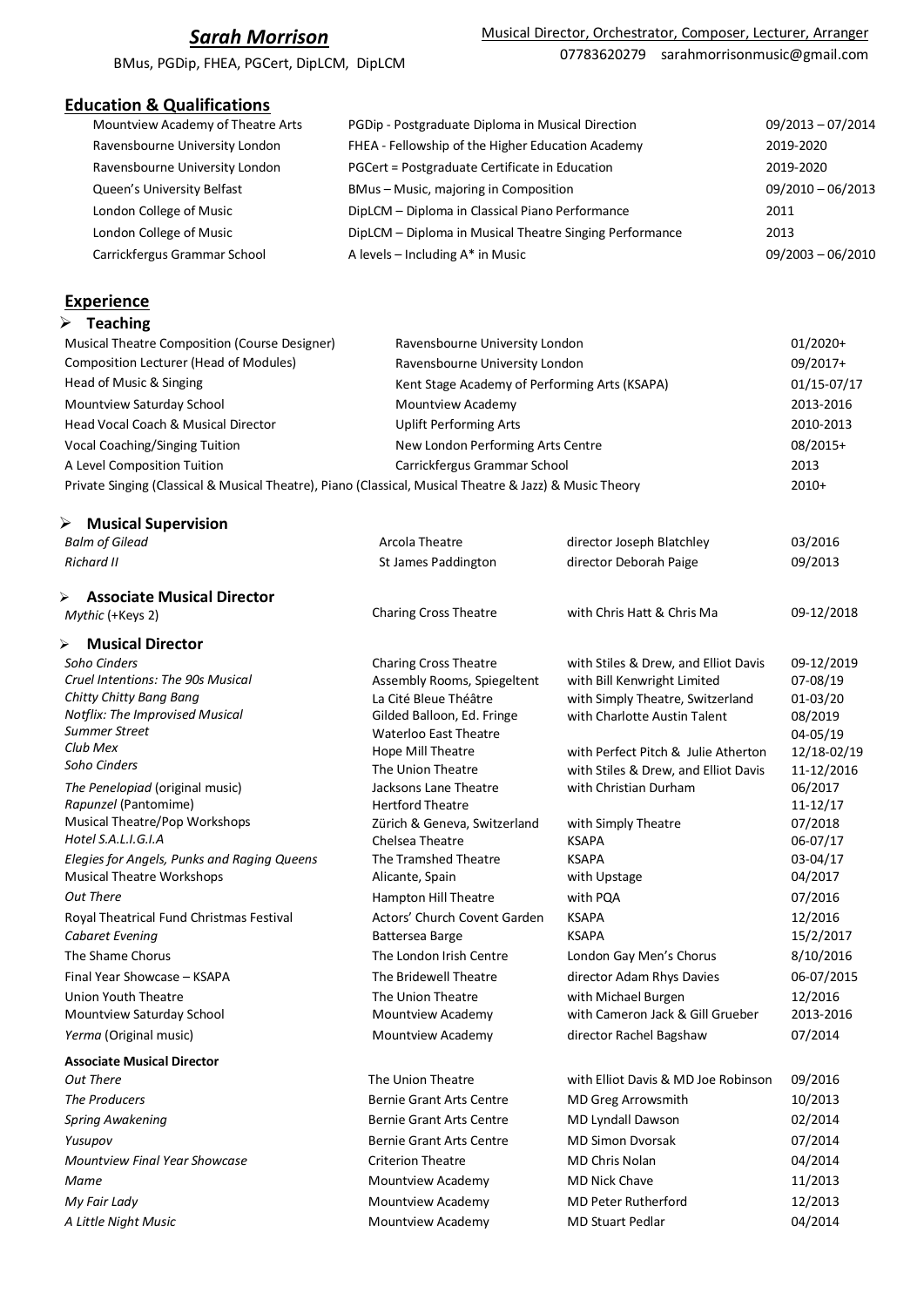## Ø **Original Composition**

| The Penelopiad                                     | Jacksons Lane Theatre   | 06/2017 |
|----------------------------------------------------|-------------------------|---------|
| Yerma                                              | Mountview Academy       | 07/2014 |
| Choral works for:                                  |                         |         |
| Shame Chorus (London Gay Men's Chorus)             | The London Irish Centre | 06/2016 |
| Queen's Chamber Choir                              | Harty Room (QUB)        | 06/2013 |
| Works for Final Year Students - Queen's University | Harty Room (QUB)        | 06/2013 |

### Ø **Choral Groups**

| MD, Accompanist & Composer/Arranger                |                                                           |           |
|----------------------------------------------------|-----------------------------------------------------------|-----------|
| Collective Choir                                   | City Academy                                              | $2019+$   |
| Mountview Saturday School Choir                    | Mountview Academy                                         | 2013-2016 |
| Uplift Performing Arts Choral Group                | <b>Uplift Performing Arts</b>                             | 2010-2013 |
| Chamber Ensemble (Final Year Students)             | Queen's University Belfast                                | 2012-2013 |
| Participating & Co-leading (Composer, Accompanist) |                                                           |           |
| Queen's University Chamber Choir                   | Queen's University Belfast                                | 2010-2013 |
| Participating                                      |                                                           |           |
| Voices of Ireland Chamber Group                    | Touring Group - Ireland                                   | 2013      |
| The New Irish Choir                                | <b>Waterfront Hall</b>                                    | 2003-2010 |
| The New Irish Youth Choir                          | Waterfront Hall & Spires Conference and Exhibition Centre | 2010-2013 |

## Ø **Orchestration**

| Faure's Requiem                            | St. Giles at The Barbican       | with City Academy                     | 05/2019 |
|--------------------------------------------|---------------------------------|---------------------------------------|---------|
| The Penelopiad (Original Music)            | Jacksons Lane Theatre           | with Christian Durham                 | 06/2017 |
| Inspiration Awards for Women               | Cadogan Hall                    | Co-orchestrator, MD Michael Bradley   | 10/2014 |
| <b>Final Year Showcase</b>                 | The Bridewell Theatre           | Kent Stage Academy of Performing Arts | 07/2015 |
| Tring: End of Year Concert                 | The Pheasantry                  | Principle Simon Sharp                 | 07/2015 |
| Julie Atherton - Rush of Life Album Launch | Band on the Wall                | Co-orchestrators: Michael Bradley     | 02/2015 |
| Yusupov                                    | <b>Bernie Grant Arts Centre</b> | with composer James McConnel          | 07/2014 |
| Yerma (Original Music)                     | Mountview Academy               | with director Rachel Bagshaw          | 07/2014 |

#### Ø **TV & Radio Credits**  $T<sub>V</sub>$

| Voices of Ireland<br>Notflix                | BBC World Police & Fire Games Closing Ceremony<br>Sky News | Vocalist<br>MD/Keys                 | 08/2013<br>08/2019 |
|---------------------------------------------|------------------------------------------------------------|-------------------------------------|--------------------|
|                                             |                                                            |                                     |                    |
| Radio                                       |                                                            |                                     |                    |
| <b>Original Choral Composition</b>          | <b>BBC Radio Ulster</b>                                    | Composer, Vocalist &<br>Accompanist | 2013               |
| Notflix                                     | <b>BBC Radio 5 Live</b>                                    | MD/Keys                             | 08/2019            |
| Cruel Intentions: The 90s<br><b>Musical</b> | <b>BBC Radio 5 Live</b>                                    | <b>MD</b>                           | 08/2019            |
| ≻<br><b>Recording Credits</b>               |                                                            |                                     |                    |
| Mythic                                      | Original Off-West End Cast Recording                       | Keys II                             | 11/2018            |
| Shame Chorus                                | 10 new works                                               | 4-6 choral parts                    | 11/2016            |
| <b>Original Compositions</b>                |                                                            |                                     |                    |
| His People Arise                            | Full EP                                                    | Vocals, Piano (+Band)               | 08/2013            |
| Letters                                     | <b>Full EP</b>                                             | Vocals, Piano                       | 11/2011            |
| $'On \, \text{IGO}'$                        | Choral piece                                               | 8 part SSAATTBB choir               | 02/2013            |
| 'Escape'                                    | Choral piece - Queen's Chamber Choir                       | 8 part SSAATTBB choir               | 05/2013            |
| Session Musician                            |                                                            |                                     |                    |
| 'You're Worthy of My Praise'                | Worthy of My Praise - Album                                | Vocals, Piano (+Band)               | 2009               |
| 'No One Like You'                           | Worthy of My Praise - Album                                | Vocals, Piano (+Band)               | 2009               |
| 'Highly Exalted'                            | What a Saviour - Album                                     | Piano                               | 08/2012            |
| ➤<br><b>Masterclasses</b>                   |                                                            |                                     |                    |
| <b>Estill Voice Model</b>                   | with Anne Marie Speed                                      |                                     | 07/2016            |
| Conducting                                  | with Adam Rowe                                             |                                     | 07/2015            |

ducting Orchestration Masterclass Conducting Workshop Musical Theatre Vocal Technique

| with Anne Marie Speed | 07/2016 |
|-----------------------|---------|
| with Adam Rowe        | 07/2015 |
| with James McConnel   | 07/2014 |
| with Simon Dvorsak    | 06/2014 |
| with Martin Leberman  | 07/2014 |
|                       |         |